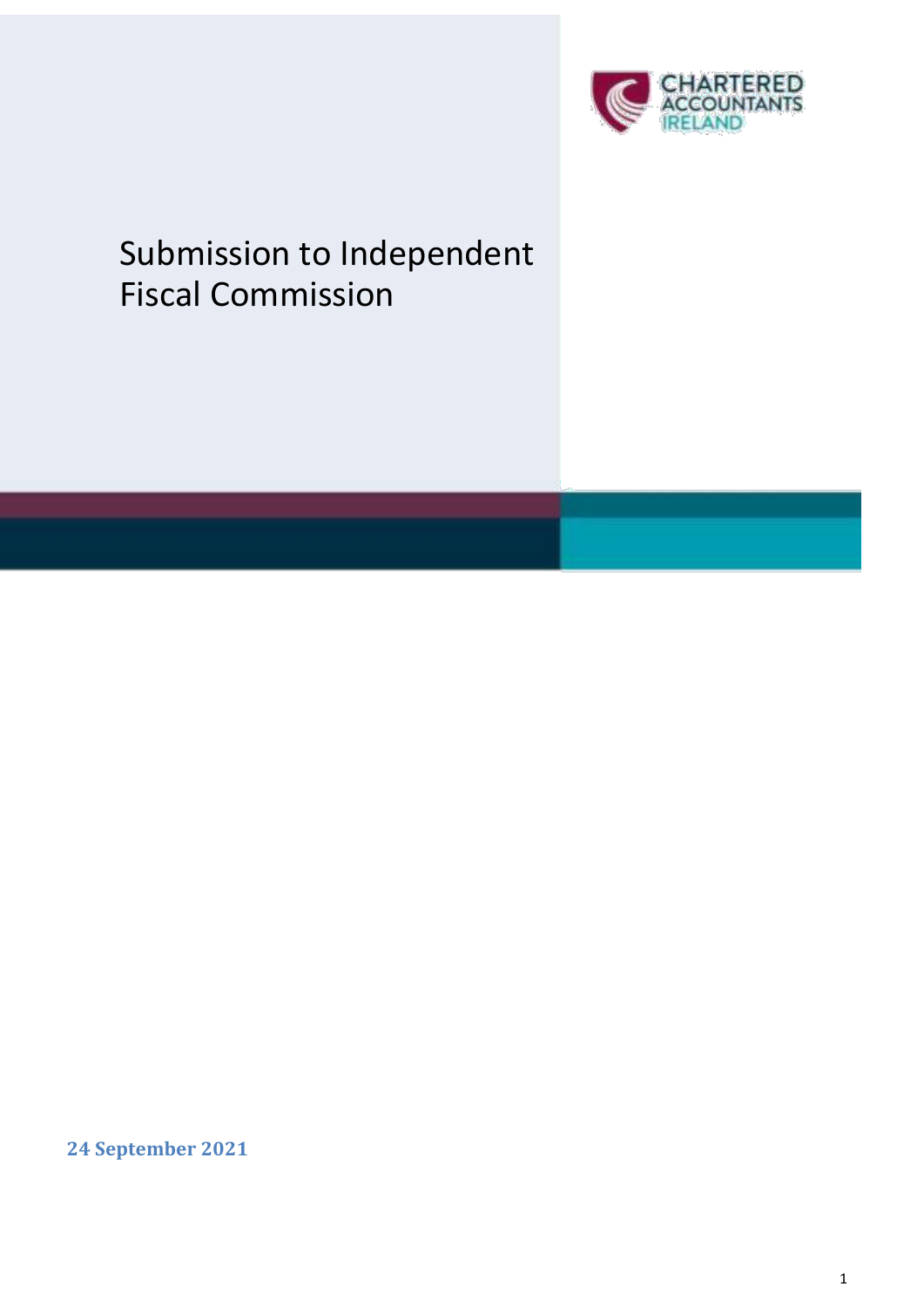#### **About Chartered Accountants Ireland**

Chartered Accountants Ireland (The Institute) is a membership body representing 29,500 influential members throughout the globe, including almost 5,000 members based in Northern Ireland and approximately 1,500 in Great Britain. Our role is to educate, represent and support our members. Our members work in senior positions in practice and industry with two thirds of those in Northern Ireland working in industry. They are prominent in all sectors of the Northern Ireland economy, which affords them valuable insights into the concerns, priorities, challenges and opportunities of business and industry in Northern Ireland.

Chartered Accountants Ireland was established as the Institute of Chartered Accountants in Ireland by Royal Charter in 1888. Its activities and those of its members are governed by its Bye-Laws and by Rules relating to professional and ethical conduct. These provisions are contained in the Handbook which is available to all members.

Chartered Accountants Ireland is governed by a Council and it is responsible for determining policy and monitoring its implementation. Council is led by the Officer Group and supported by the Management team and staff. A number of committees with voluntary member involvement also play a key role.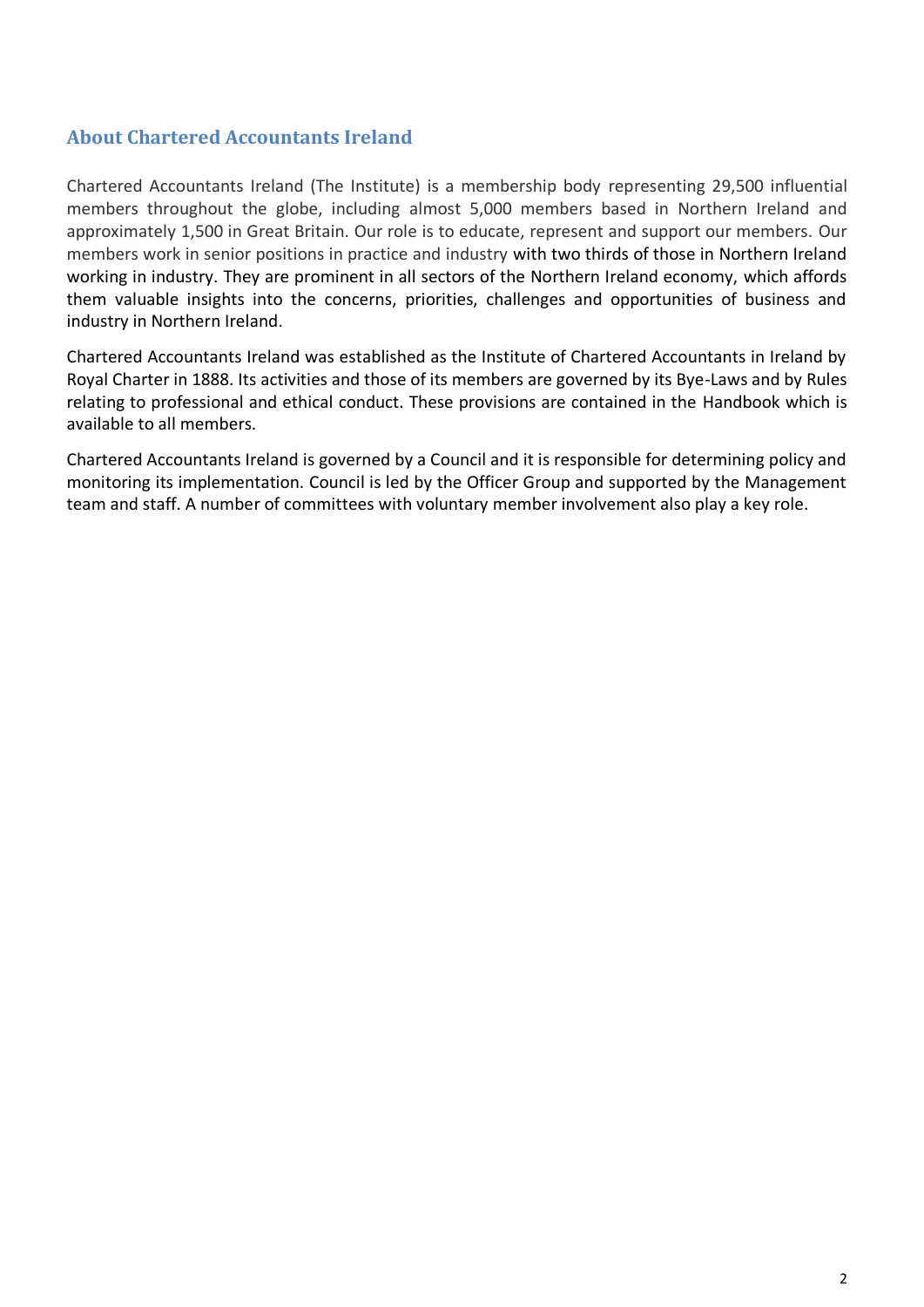# Contents

| 1. Chartered Accountants favour activating devolved powers for NI to set CT rate 4 |  |
|------------------------------------------------------------------------------------|--|
|                                                                                    |  |
|                                                                                    |  |
|                                                                                    |  |
|                                                                                    |  |
|                                                                                    |  |
|                                                                                    |  |
|                                                                                    |  |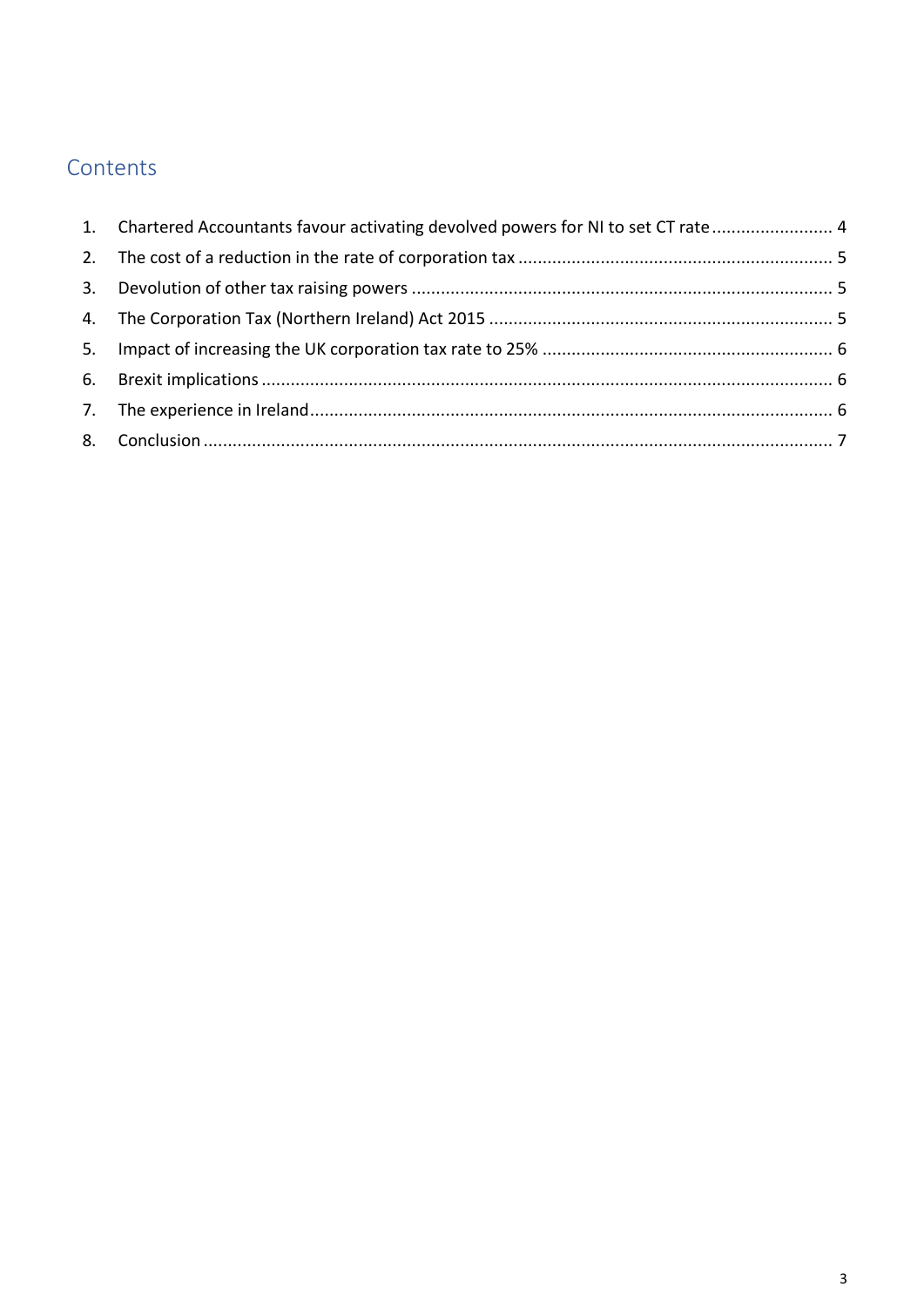# <span id="page-3-0"></span>**1. Chartered Accountants Ireland favours activating devolved powers for Northern Ireland to set its own rate of corporation**

Two in every three chartered accountants in Northern Ireland surveyed by the Institute in September 2021 favour the activation of Northern Ireland's devolved powers to set its own corporation tax rate. A previous survey of members in 2020 indicated that 1 in 2 supported the activation of corporation tax rate setting powers for Northern Ireland.

Northern Ireland is in a unique position compared to the rest of the UK as the only region in the UK with a land border with an EU member state. The need for a lower corporation tax rate for the region is back in the spotlight due to the Government's intention to increase the main rate of corporation tax to 25% from April 2023 for companies with profits of just £250,000 or more. This represents a 32% increase to the rate of corporation tax. It is very likely that many Northern Ireland based companies will respond by moving operations to Ireland and the competition for FDI will be further challenged by the rate hike.

The activation of corporation tax rate setting powers would allow the NI Assembly to set a lower rate for the region to attract FDI, drive investment and expansion by local companies and allow Northern Ireland to take advantage of its position in the context of the Protocol on Ireland and Northern Ireland (the Protocol). A corporation tax rate for Northern Ireland matching the corporation tax rate in Ireland (which may increase to 15% under OECD minimum rate proposals) is preferable to ensure that Northern Ireland can effectively compete for FDI investments.

The Corporation Tax (Northern Ireland) Act 2015 ensures that only companies with a genuine economic presence in the region can benefit from a lower rate of corporation tax because a qualifying company must be an employer in Northern Ireland, or the company must have a regional establishment in Northern Ireland. These provisions will encourage the establishment of "front office" activities and high value job creation.

For existing Northern Ireland indigenous companies, a lower corporation tax rate will also help mitigate against the additional trading expenses brought about by the implementation of the Protocol.

The introduction of a Northern Ireland corporation tax rate should be based on a clear timetable and should be based on implementation and administration mechanisms developed in conjunction with stakeholders.

A reduced rate of corporation tax for Northern Ireland should be guaranteed for at least ten years to give the rate sufficient time to make a sustaining economic impact and provide certainty for investors in the region.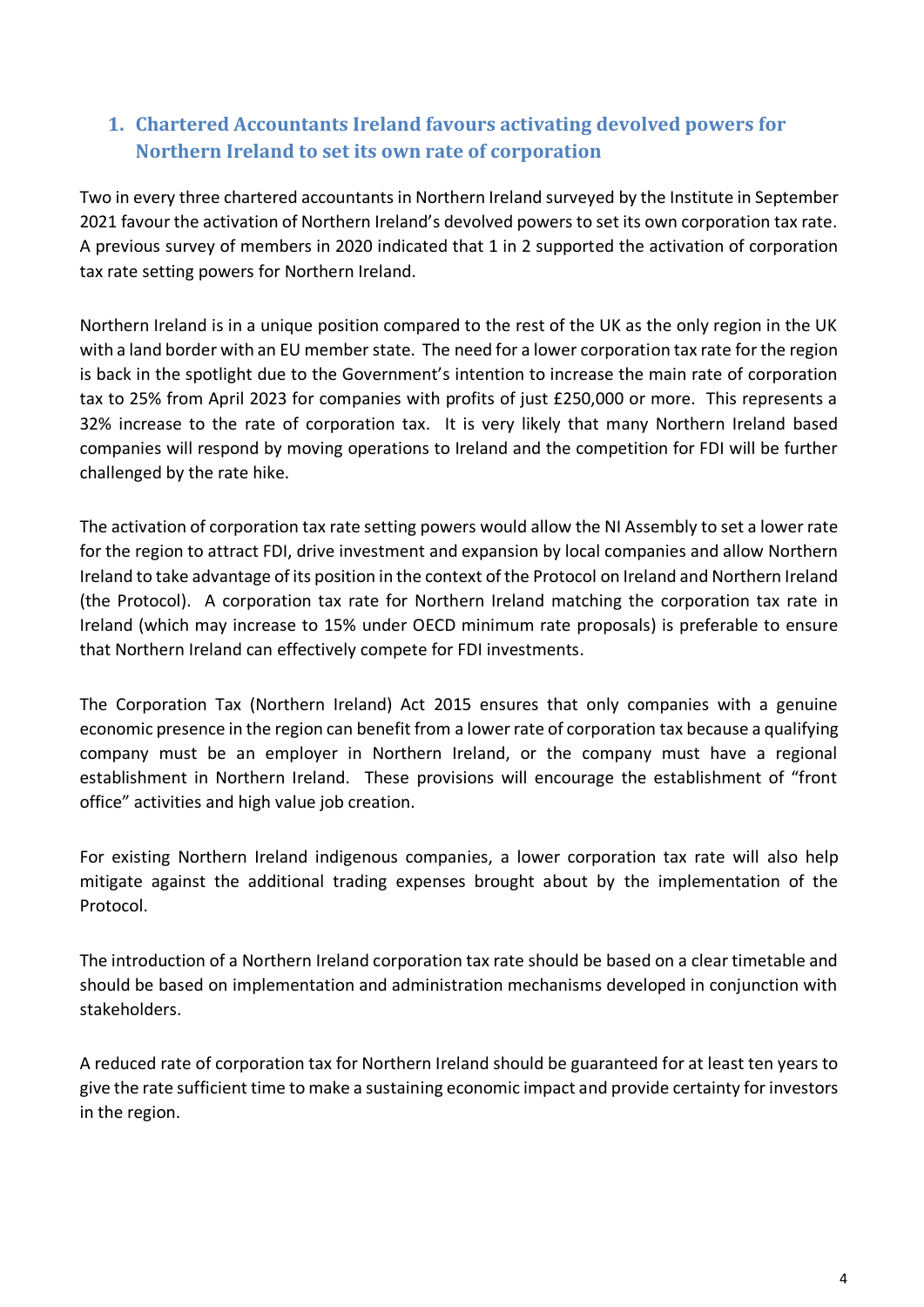#### <span id="page-4-0"></span>**2. The cost of a reduction in the rate of corporation tax**

A reduction in the rate of corporation tax will most likely mean a reduction in Northern Ireland's block grant which could have a negative impact on funding for already stretched key services. However, in the medium to long-term, the reduction in the block grant should be balanced out by increased economic activity emanating from new investment by indigenous businesses and FDI. The potential short-term funding challenge could be mitigated if HM Treasury agree to postpone the block grant reduction for a period to allow the wider economic effect of a reduced rate of corporation tax take hold.

The UK's departure from the EU means that the block grant conditions under which the Corporation Tax (Northern Ireland) Act 2015 was designed have changed. Given that the Protocol requires Northern Ireland to follow EU rules for certain goods only, it may be the case that companies engaged in the provision of services are not subject to EU State Aid rules. The UK's Subsidy Control Bill which is currently making its passage through the House of Commons may apply to service companies however it is unlikely that any of the seven general subsidy control principles will apply to the services sector in this context. We acknowledge that the extent of the reduction of the block grant needs further exploration but the possible exclusion of service company corporation tax revenue from the block grant reduction is an interesting consideration. The extent of the reduction to the block grant should also take into consideration increased income tax and national insurance contribution (NIC) receipts from job creation driven by additional investment/FDI activity generated by a reduced Northern Ireland corporation tax rate.

The UK's departure from the EU has resulted in Northern Ireland companies having to make significant adjustments to trading patterns and adapt to new VAT and customs rules because of the Protocol. The Government should make all efforts to accommodate an optimal block grant allocation in Northern Ireland's favour on the devolution of corporation tax rate as a means of "levelling up" Northern Ireland.

#### <span id="page-4-1"></span>**3. Devolution of other tax raising powers**

Over 55% of chartered accountants surveyed are not in favour of devolving other tax raising powers to the NI Assembly. The general view is that the NI Assembly should focus on activating the Corporation Tax (Northern Ireland) Act 2015 which is already drafted and ready for implementation. A devolved corporation tax rate for Northern Ireland has received broad support across political parties in recognition of the fact that corporation tax rate varying power for Northern Ireland is motivated by economic objectives. On that basis, it is the most suitable tax head for devolution currently in Northern Ireland.

#### <span id="page-4-2"></span>**4. The Corporation Tax (Northern Ireland) Act 2015**

Overall, 65% of chartered accountants wish to retain the legislation. This is slightly less than the number in support of corporation tax rate devolution. However, a number of those in favour of a lower corporation tax rate stated that the legislation should be replaced with an updated and modified Act.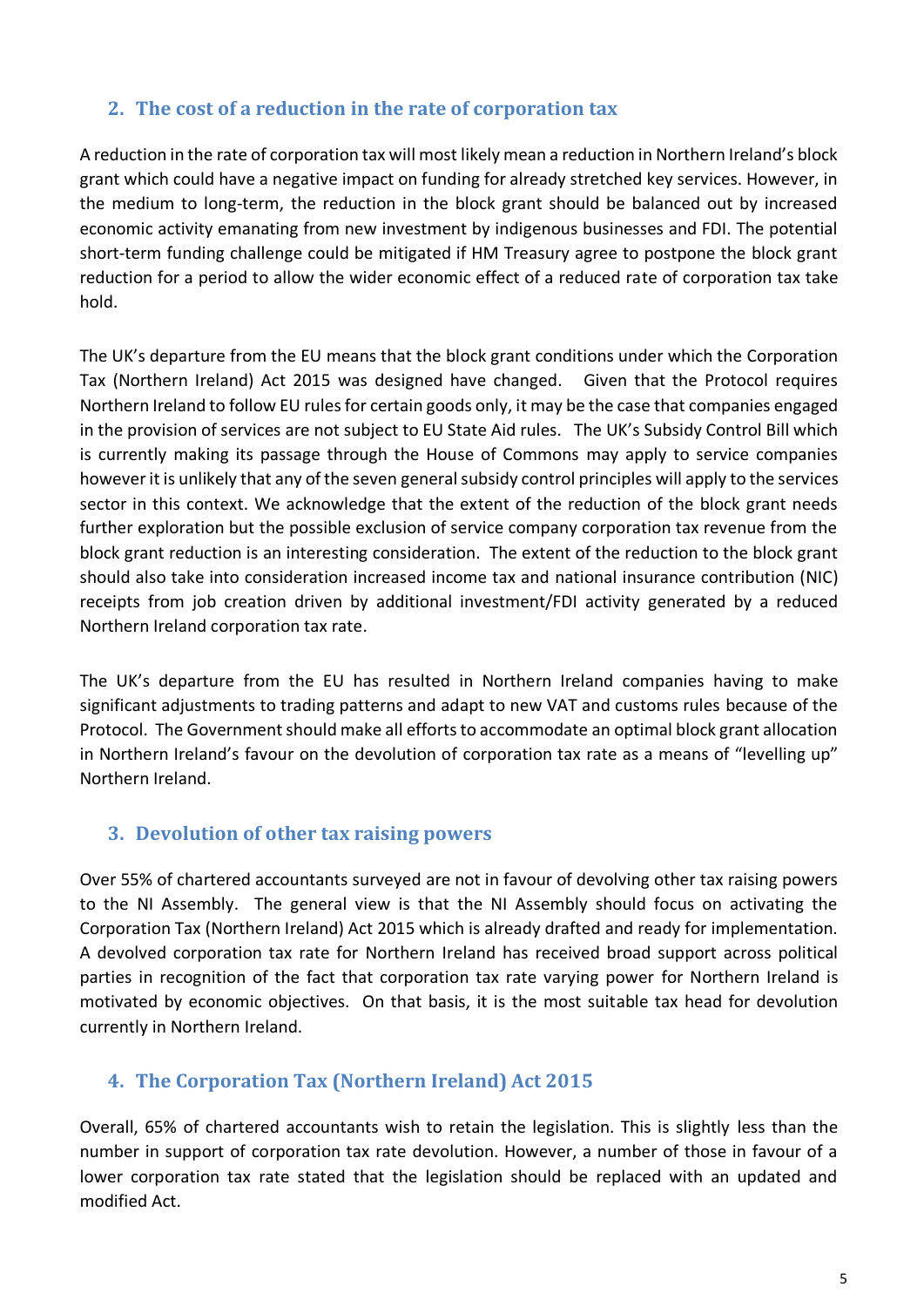The majority are in favour of retaining the Corporation Tax (Northern Ireland) Act 2015 and feel that it should be acted upon without further delay and developed into a useful legal instrument. There is recognition that the legislation is carefully crafted and whilst it is not completely straight forward, it is workable.

#### <span id="page-5-0"></span>**5. Impact of increasing the UK corporation tax rate to 25%**

45% of Chartered Accountants feel that an increase in the corporation tax rate to 25% will have a major negative impact on the business of companies. Reasons for this include a reduction of funds available for investment in future growth plans, cashflow issues and investment decisions. The rate hike is viewed as a disincentive for risk taking and entrepreneurship particularly post EU exit. Companies will relocate to the Republic of Ireland to avail of its lower corporation tax rate. This will have a negative impact on jobs and will increase the cost of doing business in Northern Ireland.

# <span id="page-5-1"></span>**6. Brexit implications**

Unique post Brexit trading arrangements give companies in Northern Ireland unfettered access to sell into both Great Britain and EU markets. Chartered accountants believe that this arrangement provides significant opportunities for Northern Ireland. Goods made anywhere else in the world do not have this dual access and this differentiation makes Northern Ireland an attractive place to do business, particularly in terms of attracting foreign direct investment in the areas of distribution and manufacturing once Northern Ireland can also offer a competitive corporation tax rate. As already highlighted, businesses in Northern Ireland have and continue to face challenges and additional costs in adapting to the new trading rules under the Protocol. However, the unique trading advantages presented by the Protocol can be optimised if businesses are given clarity and certainty over future trading rules under the Protocol combined with a competitive corporation tax rate.

One of the areas of challenge for businesses in Northern Ireland in the aftermath of Brexit has been complying with customs procedures on importing certain goods from Great Britain. The Trader Support Service (TSS) has helped traders in this regard. We also conducted a member survey on this topic recently and 80% of those surveyed want the TSS to be extended beyond its 2-year timeframe. Only 10% of those surveyed are confident that they will have the required expertise to complete customs declarations at the end of the period currently covered by the TSS.

# <span id="page-5-2"></span>**7. The experience in Ireland**

Ireland's 12.5% corporation tax rate on trading profits is internationally competitive and is notable for its long-term stability with the rate in place since 2003. The power of Ireland's corporation tax rate lies in its consistency and simplicity as much as the competitiveness of the rate by international standards.